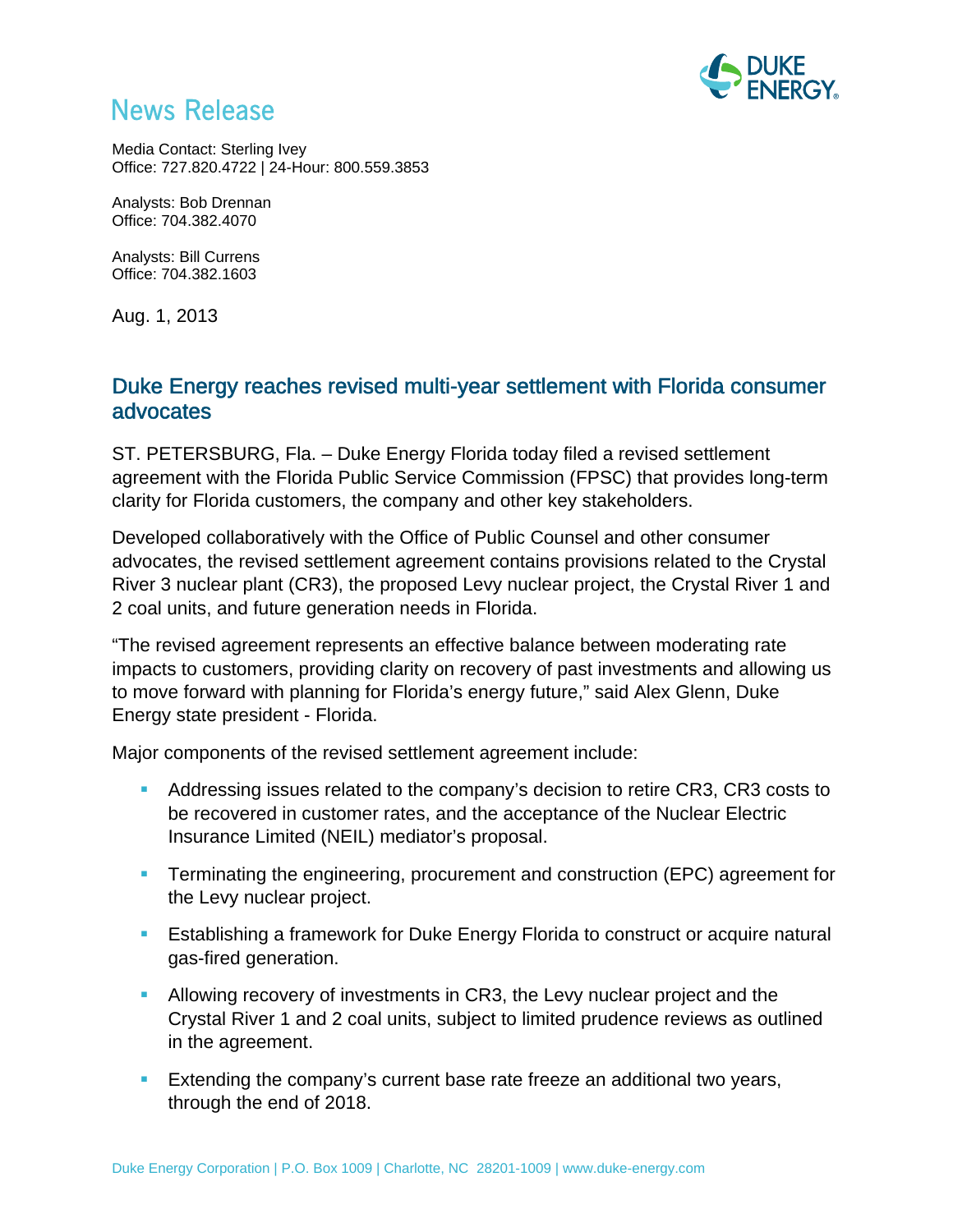Additionally, Duke Energy Florida will write-off \$295 million associated with CR3 and \$65 million related to the wholesale allocation of investments in the Levy nuclear project, as well as accelerate the recovery of \$135 million in cash flows related to CR3.

As a result, Duke Energy will recognize pretax charges of approximately \$360 million in the second quarter of 2013. These non-cash charges will be treated as special items and, therefore, excluded from Duke Energy's adjusted diluted earnings per share.

The revised settlement agreement is subject to review and approval of the FPSC, which is expected by the end of 2013.

### Crystal River 3 nuclear plant

In February 2013, Duke Energy decided to retire CR3 rather than attempt a complex and costly first-of-a-kind repair. The company also announced resolution of its insurance coverage claims related to CR3 through a mediation process with NEIL.

Under the terms of the mediator's proposal, customers and the CR3 joint owners receive the benefit of \$835 million in insurance proceeds. This is the largest claim payout in the history of NEIL.

The FPSC currently has an open regulatory proceeding to review several issues, including: (1) the company's previous decision to retire CR3; (2) the acceptance of the mediator's proposal resolving NEIL coverage; (3) the costs of the CR3 repairs from February 2012 to the present; and (4) the components of the CR3 investment balance that are eligible for recovery beginning in 2017.

The revised settlement agreement, if approved, resolves the current pending regulatory docket before the FPSC.

### Proposed Levy nuclear project

In 2008, Duke Energy Florida announced plans to construct two 1,100-megawatt nuclear units in Levy County, Fla.

Duke Energy's EPC agreement was based on the ability to obtain the Nuclear Regulatory Commission's (NRC) combined construction and operating license (COL) by Jan. 1, 2014. As a result of delays by the NRC in issuing COLs for new nuclear plants, as well as increased uncertainty in cost recovery caused by recent legislative changes in Florida, Duke Energy will be terminating the EPC agreement for the proposed Levy nuclear project.

Although the proposed Levy nuclear project is no longer an option for meeting energy needs within the originally scheduled timeframe, Duke Energy Florida continues to regard the Levy site as a viable option for future nuclear generation and understands the importance of fuel diversity in creating a sustainable energy future. Because of this,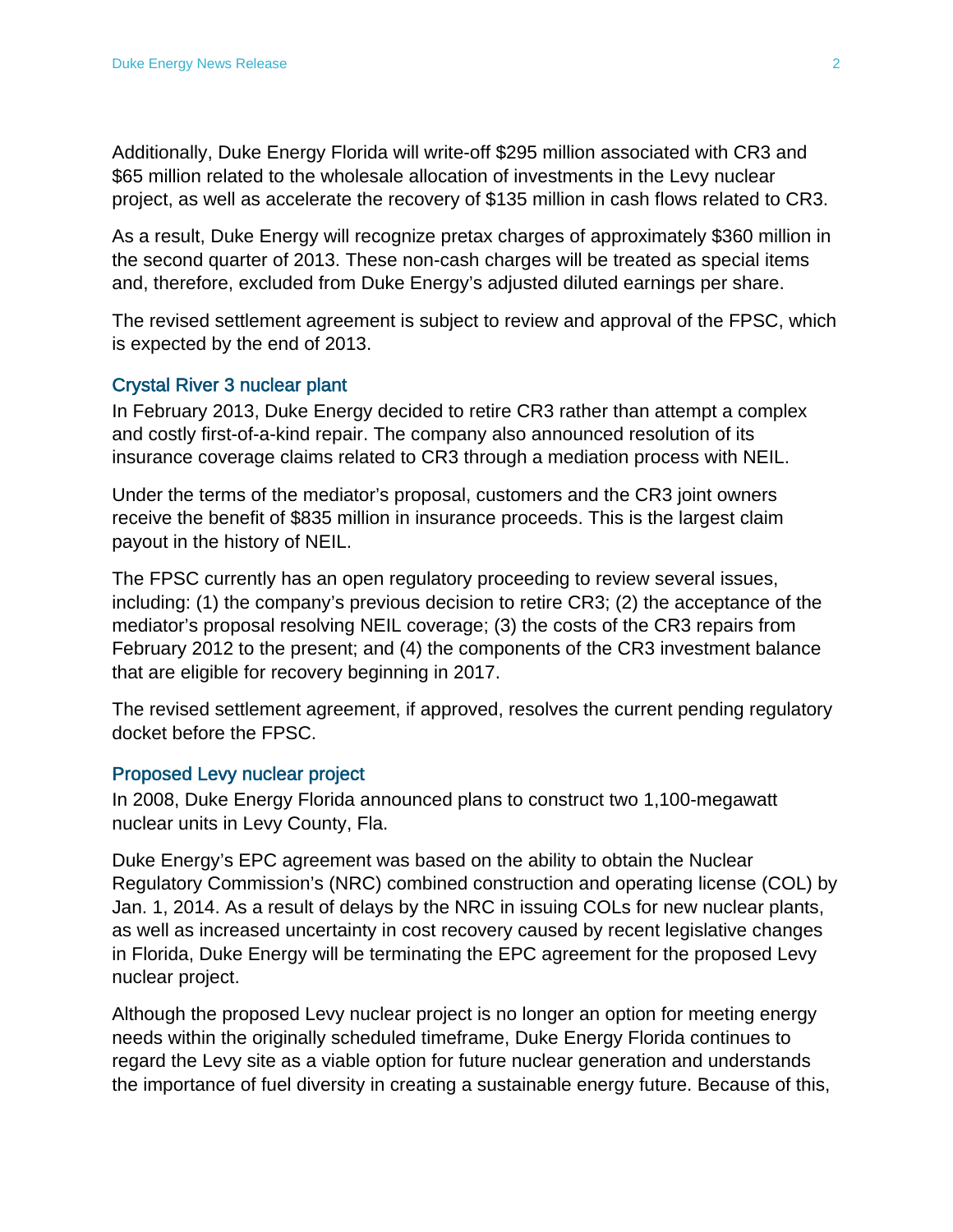the company will continue to pursue the COL outside of the nuclear cost recovery clause.

"We continue to believe that a balanced energy portfolio, including renewable energy, energy efficiency, and state-of-the-art cleaner power plants are critical to securing Florida's energy future, and nuclear energy should remain an option to meet Florida's future energy needs," Glenn said.

The revised settlement agreement provides for the recovery of costs related to the Levy project.

The company will make a final decision on new nuclear generation in Florida in the future based on, among other factors, energy needs, project costs, carbon regulation, natural gas prices, existing or future legislative provisions for cost recovery, and the requirements of the NRC's COL.

## Crystal River 1 and 2

The Crystal River 1 and 2 units consist of approximately 875 megawatts of unscrubbed coal capacity. The company is evaluating the potential retirement of both units due to compliance issues with environmental regulations, such as the mercury and air toxics standards.

If the company decides to retire these units prior to their normal retirement date of 2020, the settlement allows Duke Energy Florida to continue recovering annual depreciation in customer rates through the end of 2020, and recover any remaining net book value of the units in 2021 through the Capacity Cost Recovery Clause.

### Other provisions

As indicated by the company's 10-year site plan, Duke Energy Florida projects a significant need for additional generation in service by 2018 to replace CR3 and the possible closing of Crystal River 1 and 2 before 2018.

The company is evaluating various sites in Florida, including Citrus County, south of the Levy County site, for a new state-of-the-art, clean-burning natural gas-fired plant.

The revised settlement agreement contains provisions that allow the company to construct, acquire or add to existing generation of up to 1,150 megawatts of gas-fired generation with an in-service date prior to the end of 2017. Prudently incurred costs are recoverable without a general rate case.

Duke Energy Florida also can petition the FPSC to approve up to 1,800 megawatts of additional generation with an in-service date in 2018. If approved, the company can establish a Generation Base Rate Adjustment without a general rate case to recover prudently incurred investments for this generation.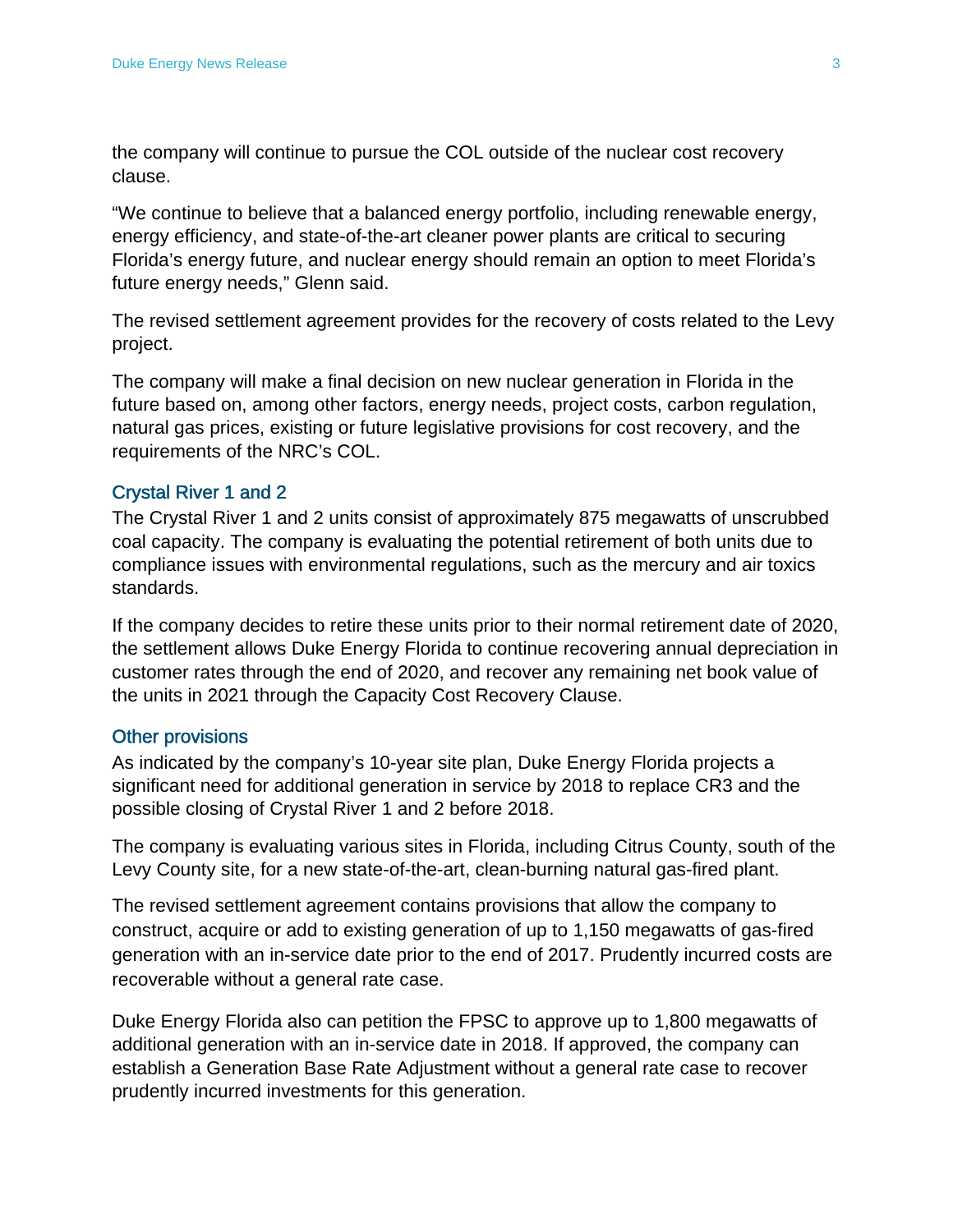Duke Energy Florida will also agree to extend its current general base rate freeze for an additional two years through the end of 2018 as long as the company's return on equity does not drop below 9.5 percent.

#### About Duke Energy Florida

Duke Energy Florida, a subsidiary of Duke Energy (NYSE: DUK), provides electricity and related services to approximately 1.7 million customers in Florida. The company is headquartered in St. Petersburg, Fla., and serves a territory encompassing more than 20,000 square miles including the cities of St. Petersburg and Clearwater, as well as the Central Florida area surrounding Orlando. Duke Energy Florida is pursuing a balanced approach to meeting the future energy needs of the region. That balance includes increased energy-efficiency programs, investments in renewable energy technologies and a state-of-the-art electricity system.

Headquartered in Charlotte, N.C., Duke Energy is a Fortune 250 company traded on the New York Stock Exchange under the symbol DUK. More information about the company is available at: www.duke-energy.com.

#### Forward-Looking Information

This release includes forward-looking statements within the meaning of Section 27A of the Securities Act of 1933 and Section 21E of the Securities Exchange Act of 1934. Forward-looking statements are based on management's beliefs and assumptions.

These forward-looking statements are identified by terms and phrases such as "anticipate," "believe," "intend," "estimate," "expect," "continue," "should," "could," "may," "plan," "project," "predict," "will," "potential," "forecast," "target," "guidance," "outlook" and similar expressions. Forward-looking statements involve risks and uncertainties that may cause actual results to be materially different from the results predicted. Factors that could cause actual results to differ materially from those indicated in any forward-looking statement include, but are not limited to: state, federal and foreign legislative and regulatory initiatives, including costs of compliance with existing and future environmental requirements or climate change, as well as rulings that affect cost and investment recovery or have an impact on rate structures or market prices; the ability to recover eligible costs, including those associated with future significant weather events, and earn an adequate return on investment through the regulatory process; the costs of retiring Crystal River Unit 3 could prove to be more extensive than is currently identified, all costs associated with the retirement Crystal River Unit 3 asset, including replacement power may not be fully recoverable through the regulatory process; the ability to maintain relationships with customers, employees or suppliers; the risk that the credit ratings of the combined company or its subsidiaries may be different from what the companies expect; the impact of compliance with material restrictions or conditions related to the Progress Energy merger imposed by regulators could exceed our expectations; costs and effects of legal and administrative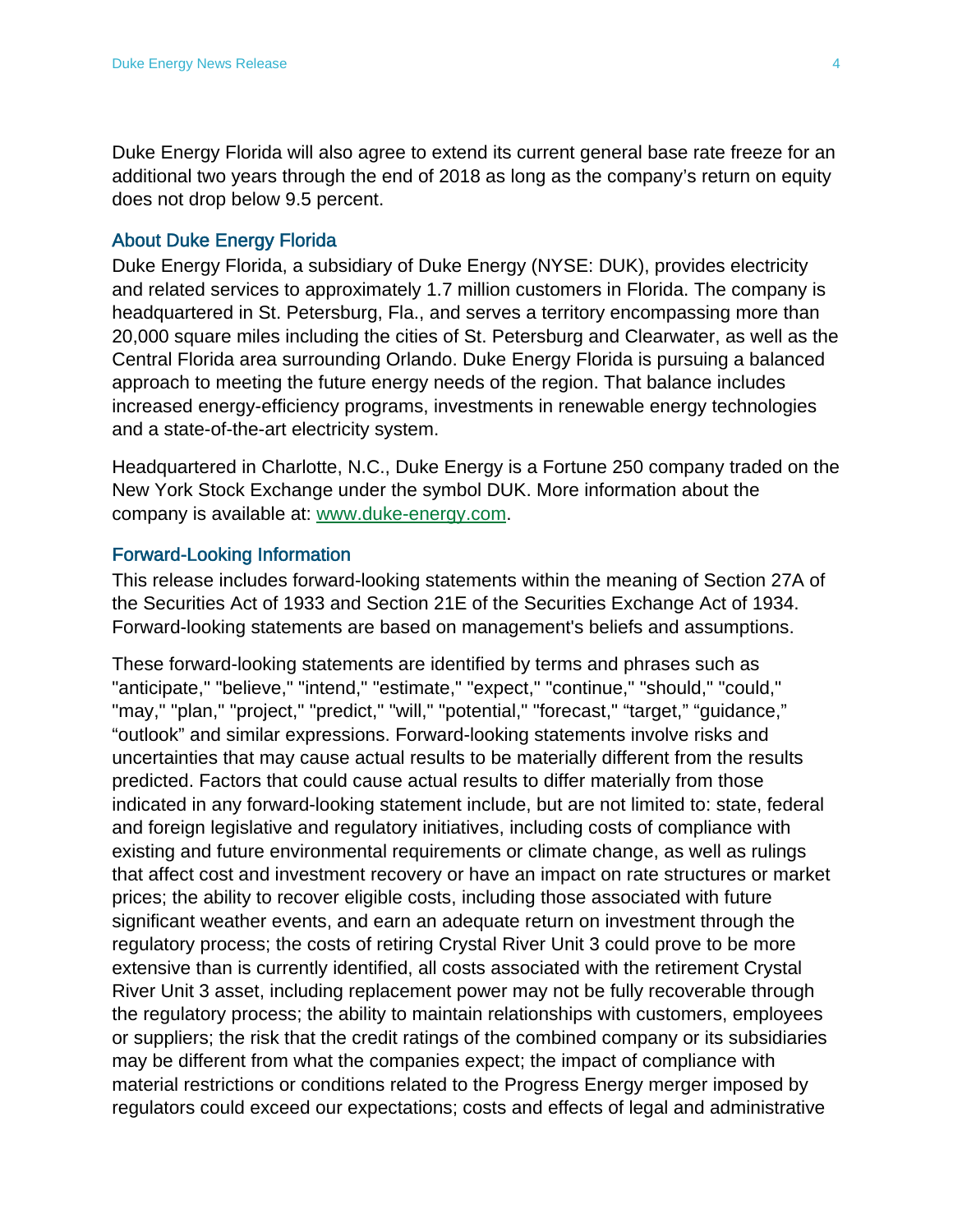proceedings, settlements, investigations and claims; industrial, commercial and residential growth or decline in service territories or customer bases resulting from customer usage patterns, including energy efficiency efforts and use of alternative energy sources including self-generation and distributed generation technologies; additional competition in electric markets and continued industry consolidation; political and regulatory uncertainty in other countries in which Duke Energy conducts business; the influence of weather and other natural phenomena on operations, including the economic, operational and other effects of severe storms, hurricanes, droughts and tornadoes; the ability to successfully operate electric generating facilities and deliver electricity to customers; the impact on facilities and business from a terrorist attack, cyber security threats and other catastrophic events; the inherent risks associated with the operation and potential construction of nuclear facilities, including environmental, health, safety, regulatory and financial risks; the timing and extent of changes in commodity price, interest rates and foreign currency exchange rates and the ability to recover such costs through the regulatory process, where appropriate, and their impact on liquidity positions and the value of underlying assets; the results of financing efforts, including the ability to obtain financing on favorable terms, which can be affected by various factors, including credit ratings and general economic conditions; declines in the market prices of equity securities and resultant cash funding requirements for defined benefit pension plans, other post-retirement benefit plans, and nuclear decommissioning trust funds; changes in rules for regional transmission organizations, including changes in rate designs and new and evolving capacity markets, and risks related to obligations created by the default of other participants; the ability to control operation and maintenance costs; the level of creditworthiness of counterparties to transactions; employee workforce factors, including the potential inability to attract and retain key personnel; the ability of subsidiaries to pay dividends or distributions to Duke Energy Corporation holding company (the Parent); the performance of projects undertaken by our nonregulated businesses and the success of efforts to invest in and develop new opportunities; the effect of accounting pronouncements issued periodically by accounting standard-setting bodies; the impact of potential goodwill impairments; the ability to reinvest retained earnings of foreign subsidiaries or repatriate such earnings on a tax free basis; and the ability to successfully complete future merger, acquisition or divestiture plans.

Additional risks and uncertainties are identified and discussed in Duke Energy's and its subsidiaries' reports filed with the SEC and available at the SEC's website at www.sec.gov. In light of these risks, uncertainties and assumptions, the events described in the forward-looking statements might not occur or might occur to a different extent or at a different time than Duke Energy has described. Forward looking statements speak only as of the date they are made, Duke Energy undertakes no obligation to publicly update or revise any forward-looking statements, whether as a result of new information, future events or otherwise that occur after that date.